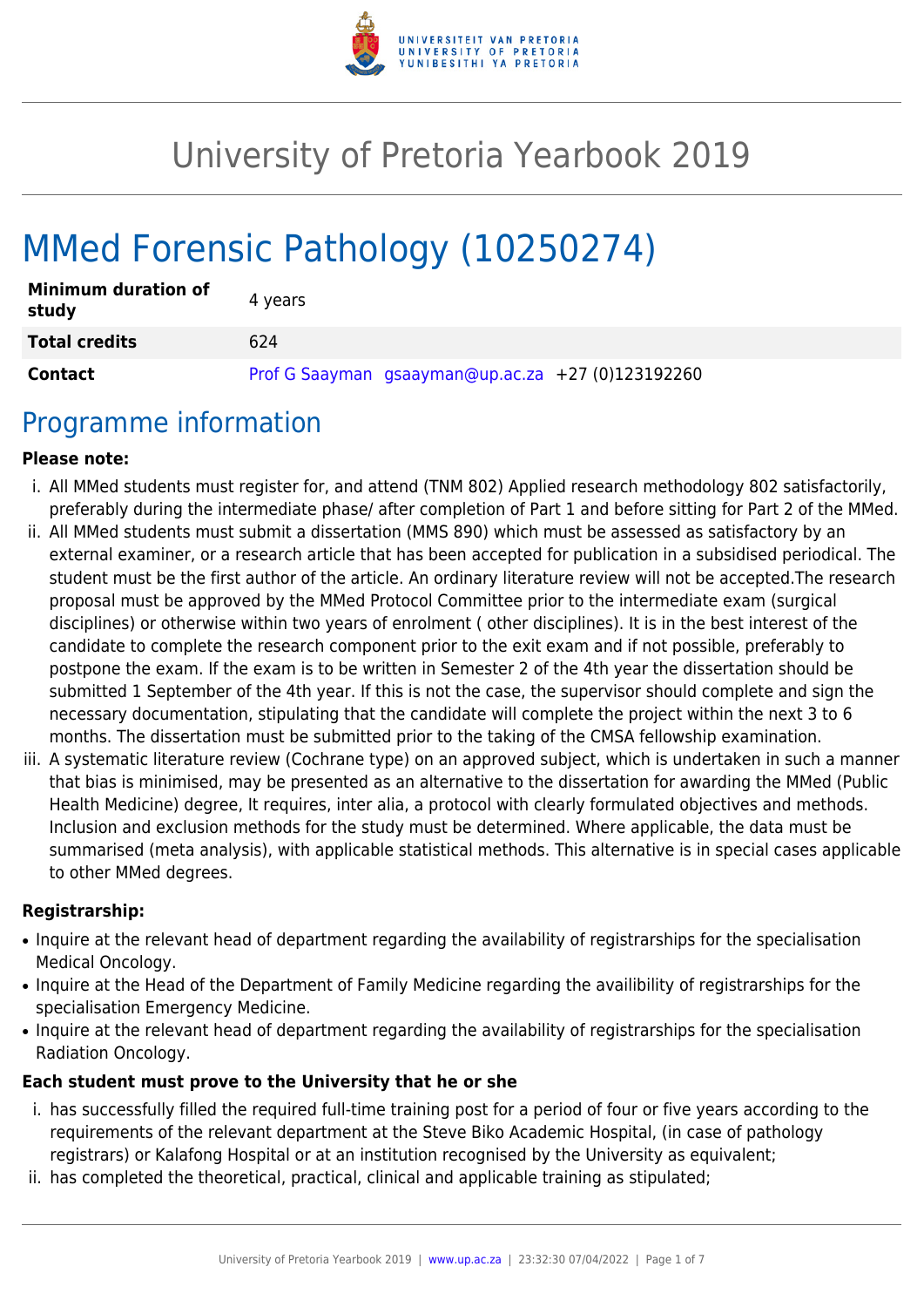

iii. has passed the prescribed written, oral, practical and/or clinical university examinations, and iv. has successfully completed the research component of the degree.

# Admission requirements

A prospective student for the MMed degree programme must be in possession of the MBChB degree of this University or a qualification deemed by the University to be equivalent to the MBChB degree for at least two years. In addition such a student must be registered as a physician with the Health Professions Council of South Africa for at least one year.

International students must have qualifications verified by SAQA. Contact department before applying for government positions. Contact department before application.

### Other programme-specific information

**"Major subject"** refers to the recognised field of study in Medicine in which the student specialises. The study of the major subject extends over four or five years, as prescribed by the relevant department.

# Examinations and pass requirements

- i. The sequence of the examinations in the prerequisite subjects will be determined by the head of the department under which the major subject falls.
- ii. The nature, duration and time of the examinations in the prerequisite subjects are determined in cooperation with the heads of the departments under which the prerequisite subjects fall – with the proviso that, except in cases where stipulated otherwise, the examinations in the prerequisite subjects may be held at any time prior to or concurrently with the major subject. The examinations in the major subjects are held as follows:
- iii. In the case of four-year programmes: not before the end of the third year.
- iv. In the case of five-year programmes: not before the end of the fourth year.
- v. A minimum final mark of 50% is required by all departments to pass in a subject and in the clinical section of the examination, a subminimum of 50%. General Regulations apply.
- vi. A student is not admitted to the examination in a prerequisite subject (second examinations excluded) more than twice, nor is he or she admitted to the examination in the major subject more than twice.

**Note:** Certificates of satisfactory preparation and progress are required in respect of the fourth year of four-year programmes in which an examination is held at the end of the third year.

#### **Second examinations**

Second examinations for MMed students will only be held after at least six months have elapsed since the conclusion of the examination in which the student had failed.

#### **Rules governing the writing of the examinations of the College of Medicine of South Africa [CMSA]**

i. Only candidates who have met all requirements for the MMed degree except for the major subject (final examination), i.e. passed all prerequisite subjects (the latter to be interchangeable; can be passed either at the University or as primary and intermediary examinations at the College of Medicine of South Africa [CMSA], completed all practical, clinical and applicable training of four or five years as prescribed by the relevant academic department (continuous evaluation of the candidate, in an approved registrar post, by the head of department of the candidate); and completed the required research component for the degree in accordance with the Faculty Yearbook regulations, i.e. Applied research methodology 800 (TNM 800) and the dissertation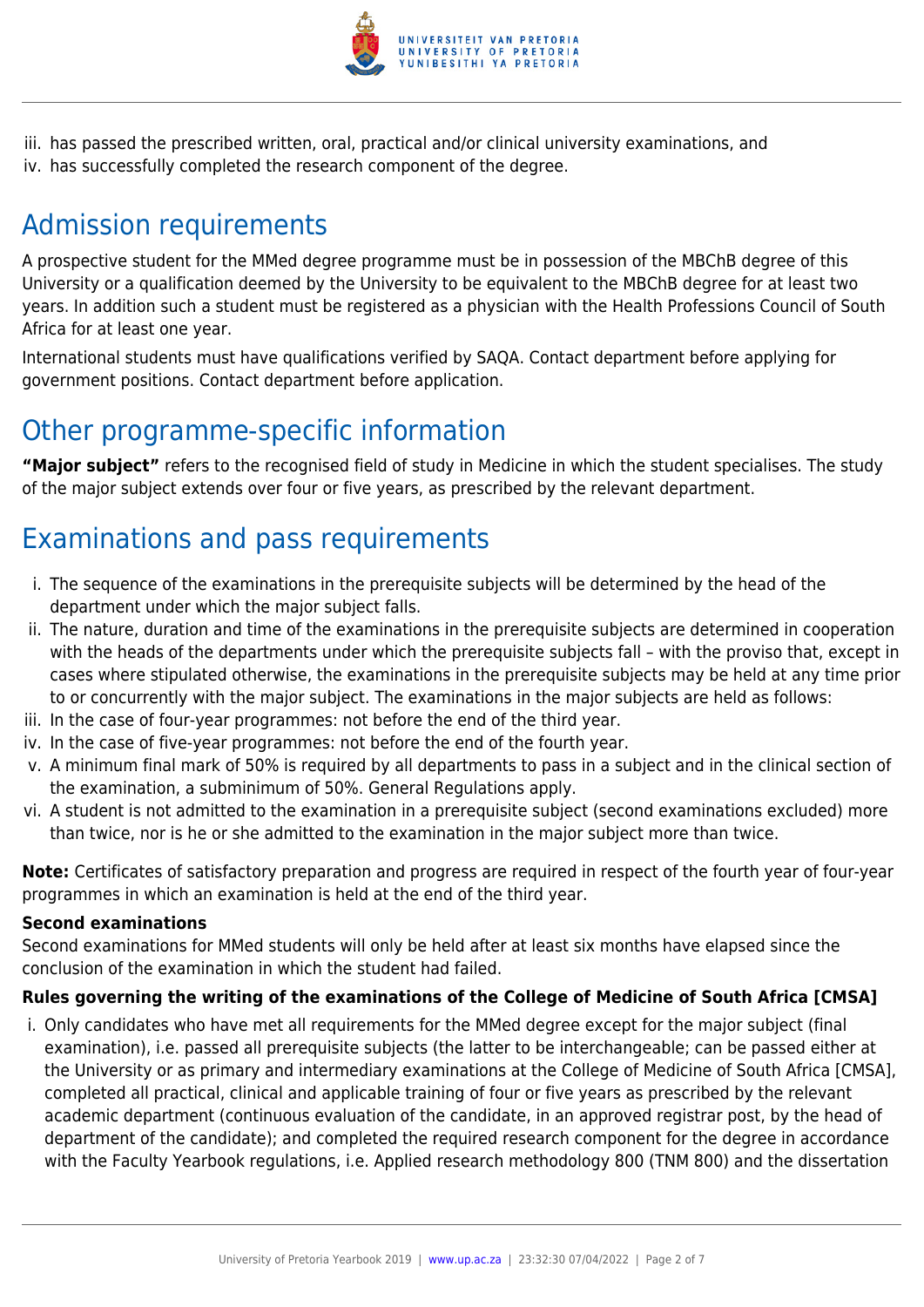

(MMS 800) or an article (not an ordinary literature review) that has been accepted for publication in a subsidised periodical, will be allowed to write the college examination (exit examination), after which they will obtain both the CMSA fellowship and the MMed as specialist qualifications.

ii. The rules have been effective as from 1 January 2011. As a transitional measure, cases will be considered on an individual basis where necessary.

# Exemption

#### **Exemption**

- i. The Faculty Board may grant partial exemption from the training and work mentioned under par. (b) and (c)(i) and (ii) above on the grounds of comparable training and experience completed in another post or at another recognised institution – with the proviso that exemption from a maximum period of 18 months may be granted with regard to four-year and five-year programmes.
- ii. Exemption from a maximum of three years may be granted by the Department of Medical Oncology for the MMed in Medical Oncology [MMed(MedOnc)] on the grounds of the MMed(Int) or MMed(Paed) degree of this University, or experience recognised by the University as equivalent.
- iii. Specific prerequisite subjects must be passed within 24 months after commencement of the programme.

### Pass with distinction

The degree is conferred at the end of the prescribed training period (i.e. three, four or five years, respectively). The degree is conferred with distinction on a student who has obtained a final mark of at least 75% in his or her major subject.

### General information

#### **Registrars**

Departments expect registrars to participate increasingly in the examining and treatment of patients in the hospital, both in-patients and out-patients, as well as performing and interpreting tests in the laboratory (where applicable); initially under supervision and later increasingly at their own responsibility. Lectures/symposia with closely related departments are organised, as well as discussions of literature, etc.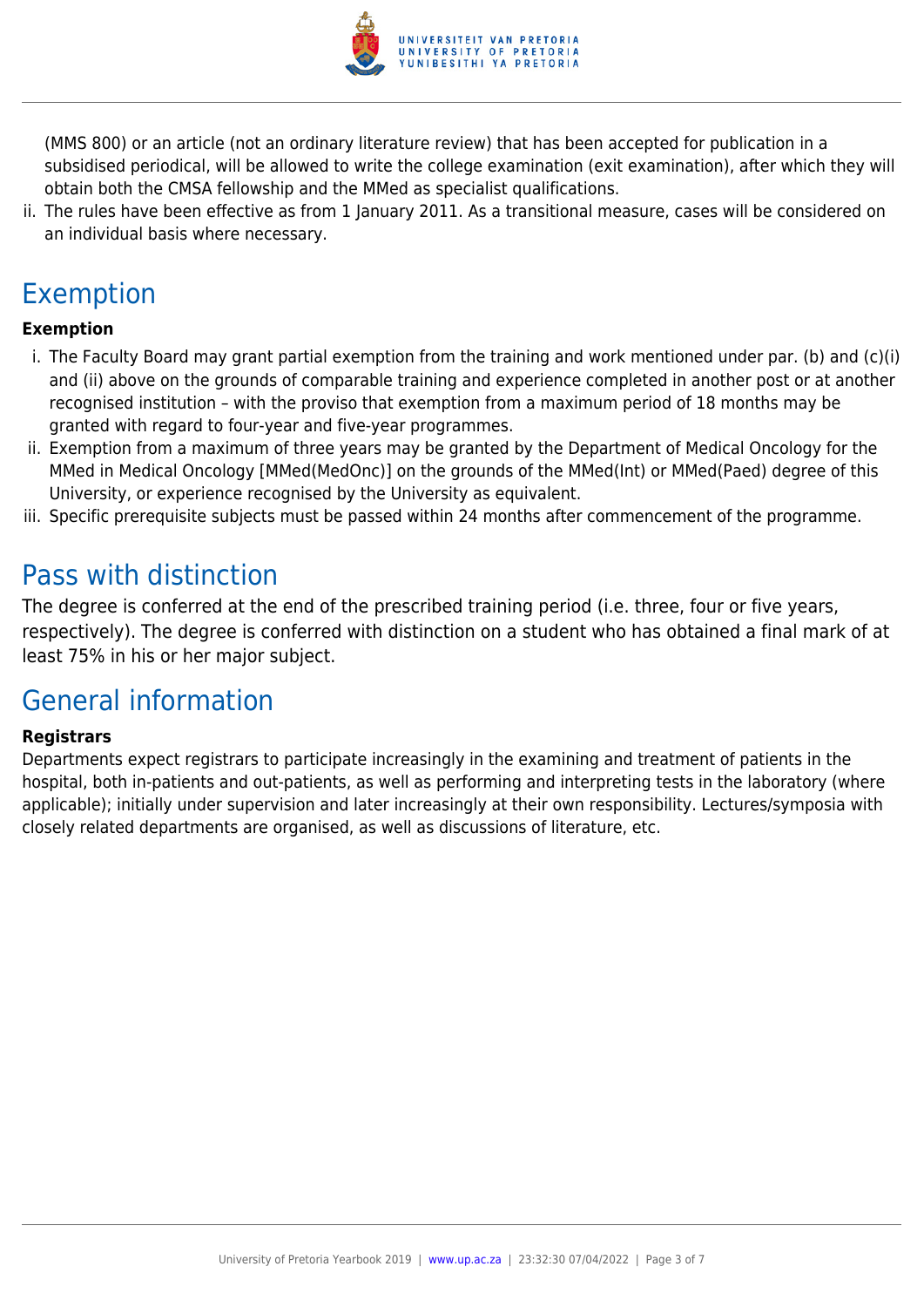

### Curriculum: Year 1

#### **Minimum credits: 624**

### **Core modules**

[Anatomy 800](https://www.up.ac.za/faculty-of-education/yearbooks/2019/modules/view/ANA 800) (ANA 800) - Credits: 36.00 [Anatomical pathology 874](https://www.up.ac.za/faculty-of-education/yearbooks/2019/modules/view/ANP 874) (ANP 874) - Credits: 36.00 [Pharmacology 803](https://www.up.ac.za/faculty-of-education/yearbooks/2019/modules/view/FAR 803) (FAR 803) - Credits: 36.00 [Physiology 801](https://www.up.ac.za/faculty-of-education/yearbooks/2019/modules/view/FSG 801) (FSG 801) - Credits: 36.00 [Forensic medicine 800](https://www.up.ac.za/faculty-of-education/yearbooks/2019/modules/view/GGK 800) (GGK 800) - Credits: 300.00 [Dissertation 890](https://www.up.ac.za/faculty-of-education/yearbooks/2019/modules/view/MMS 890) (MMS 890) - Credits: 180.00 [Applied research methodology 802](https://www.up.ac.za/faculty-of-education/yearbooks/2019/modules/view/TNM 802) (TNM 802) - Credits: 0.00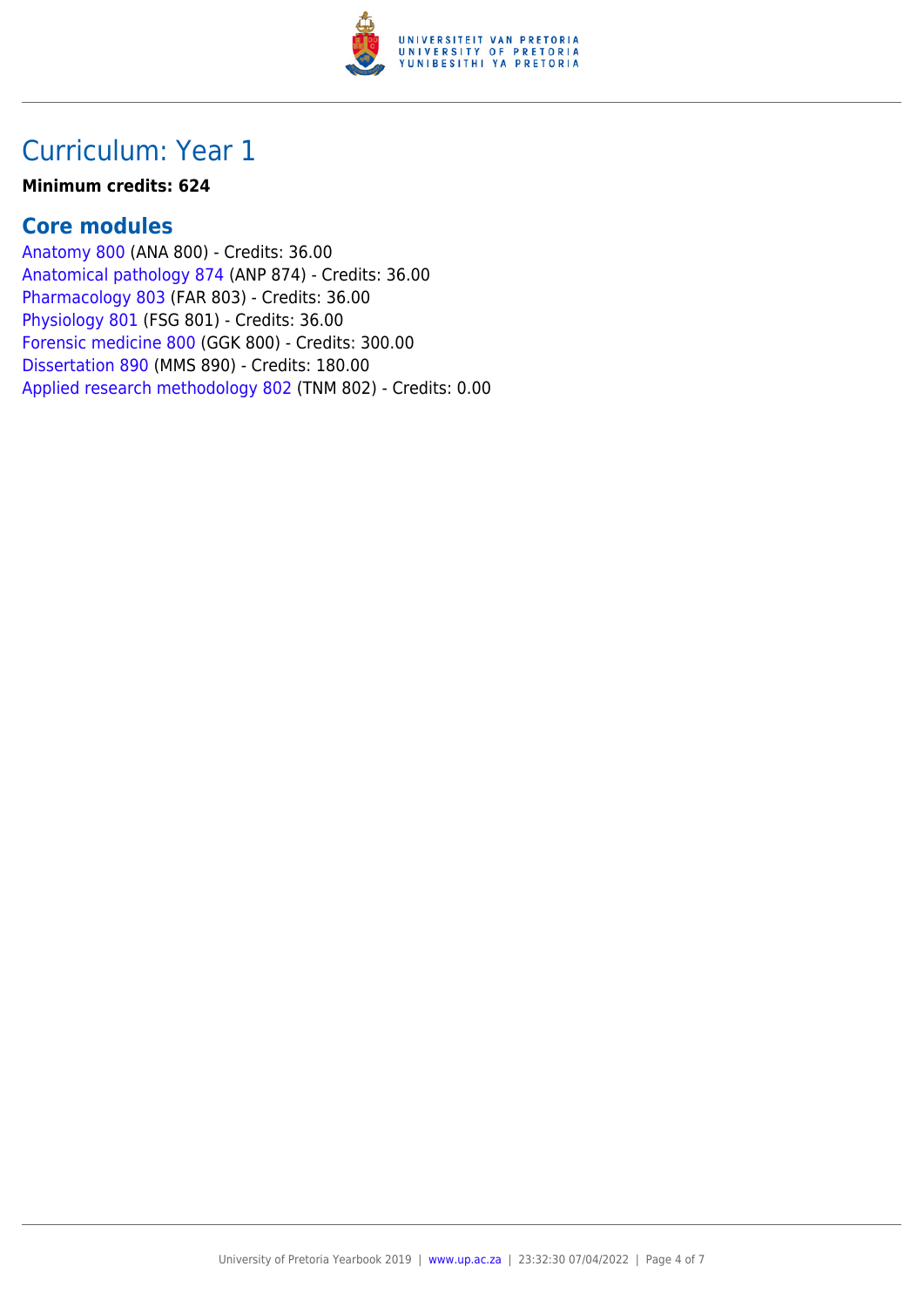

### Curriculum: Year 2

#### **Minimum credits: 624**

### **Core modules**

[Anatomy 800](https://www.up.ac.za/faculty-of-education/yearbooks/2019/modules/view/ANA 800) (ANA 800) - Credits: 36.00 [Anatomical pathology 874](https://www.up.ac.za/faculty-of-education/yearbooks/2019/modules/view/ANP 874) (ANP 874) - Credits: 36.00 [Pharmacology 803](https://www.up.ac.za/faculty-of-education/yearbooks/2019/modules/view/FAR 803) (FAR 803) - Credits: 36.00 [Physiology 801](https://www.up.ac.za/faculty-of-education/yearbooks/2019/modules/view/FSG 801) (FSG 801) - Credits: 36.00 [Forensic medicine 800](https://www.up.ac.za/faculty-of-education/yearbooks/2019/modules/view/GGK 800) (GGK 800) - Credits: 300.00 [Dissertation 890](https://www.up.ac.za/faculty-of-education/yearbooks/2019/modules/view/MMS 890) (MMS 890) - Credits: 180.00 [Applied research methodology 802](https://www.up.ac.za/faculty-of-education/yearbooks/2019/modules/view/TNM 802) (TNM 802) - Credits: 0.00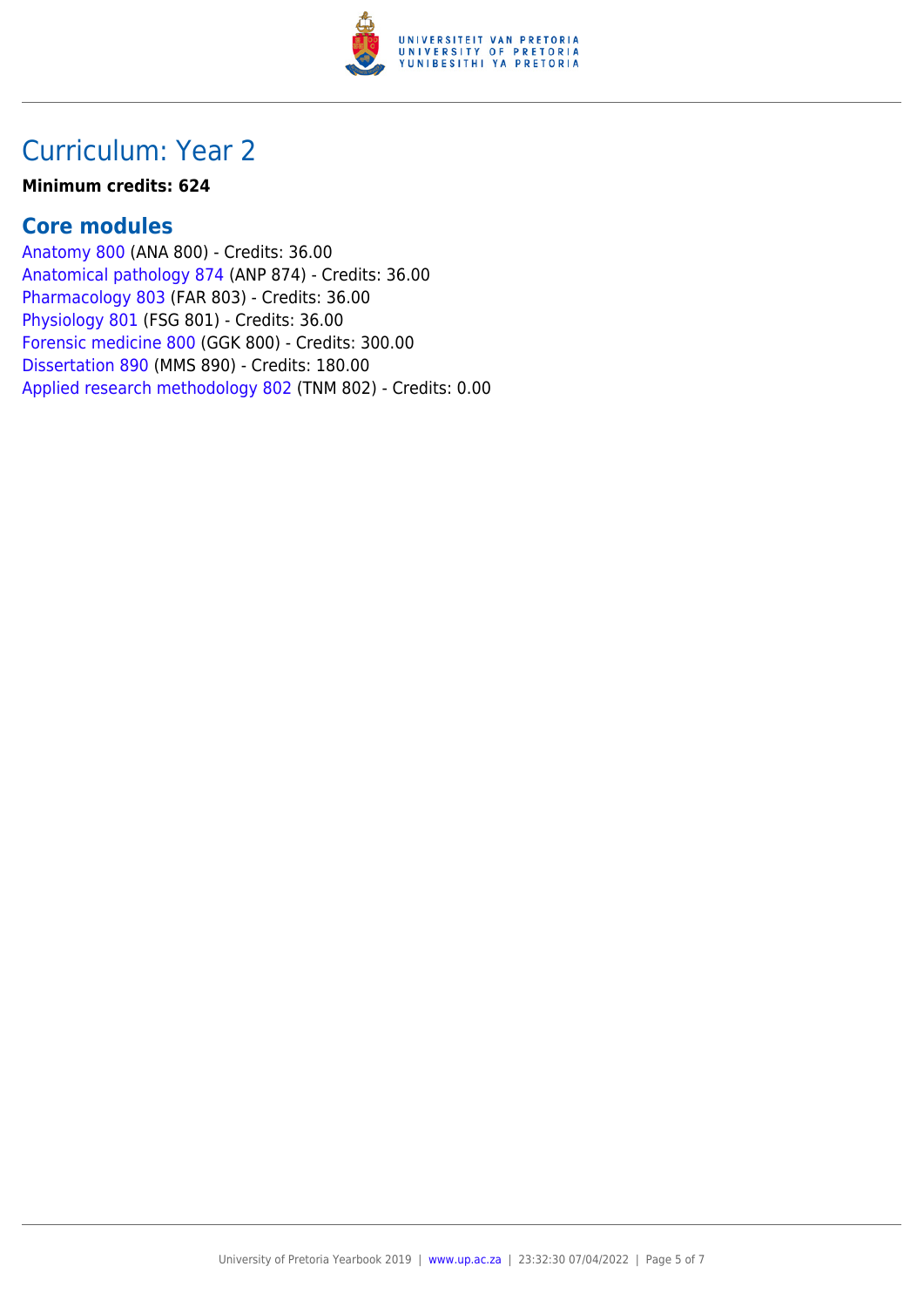

## Curriculum: Year 3

#### **Minimum credits: 480**

### **Core modules**

[Forensic medicine 800](https://www.up.ac.za/faculty-of-education/yearbooks/2019/modules/view/GGK 800) (GGK 800) - Credits: 300.00 [Dissertation 890](https://www.up.ac.za/faculty-of-education/yearbooks/2019/modules/view/MMS 890) (MMS 890) - Credits: 180.00 [Applied research methodology 802](https://www.up.ac.za/faculty-of-education/yearbooks/2019/modules/view/TNM 802) (TNM 802) - Credits: 0.00